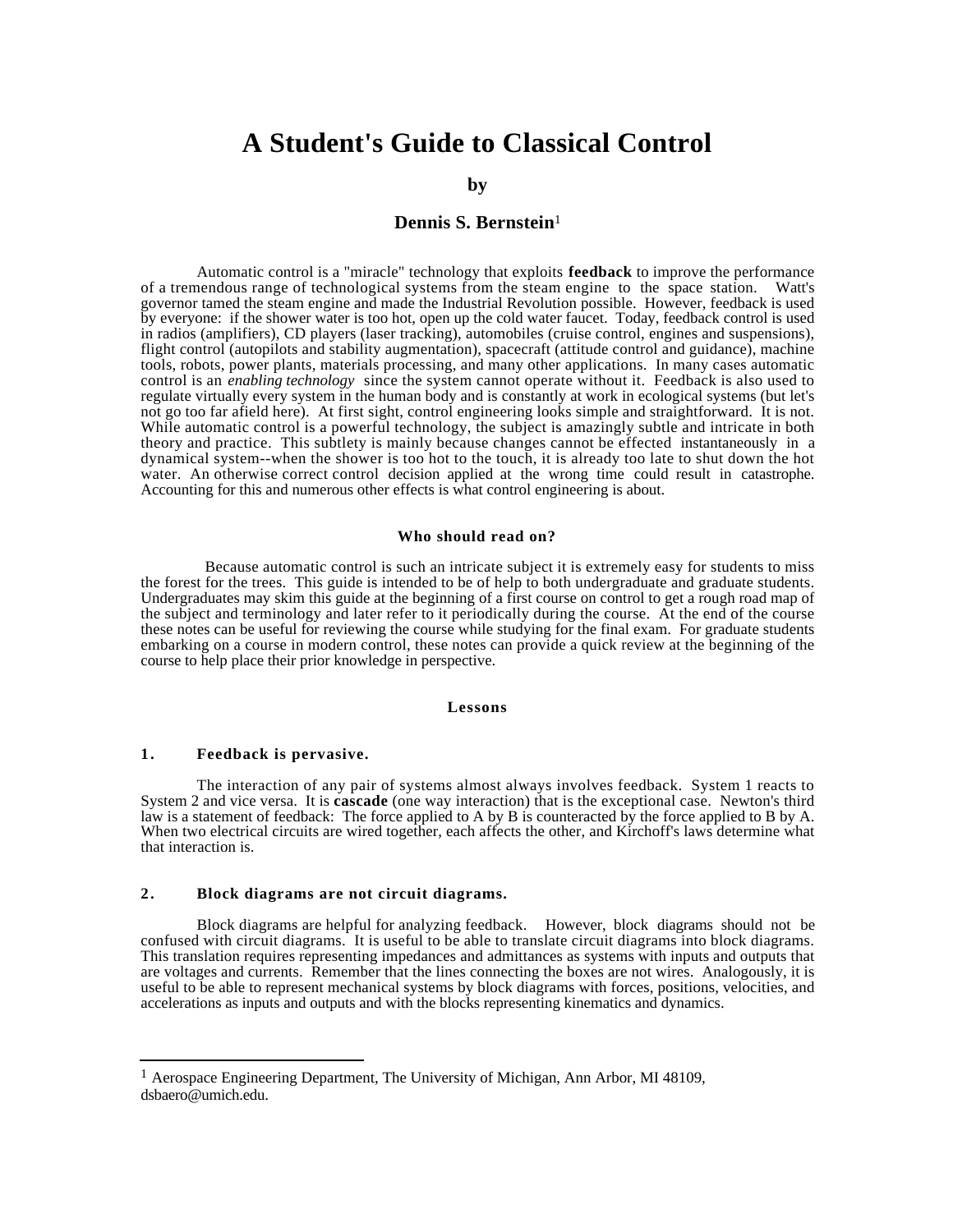## **3 . Determine the equilibrium points and linearize.**

An **equilibrium point** is a state in which the system would remain if it were unperturbed by external disturbances. An equilibrium point can be **unstable** (an egg standing on its end), **neutrally stable** (a mass connected to a spring), or **stable** (a book lying on a table).For a system under feedback control, an equilibrium point is called an **operating point.**

Real systems are **nonlinear**. However, a **linearized model** can be used to approximate a nonlinear system near an equilibrium point of the nonlinear system by a procedure called **linearization**. The resulting **linear system** has an equilibrium point at zero that corresponds to the equilibrium point of the nonlinear system. While linearized models are only an approximation to the nonlinear system, they are convenient to analyze and they give considerable insight into the behavior of the nonlinear system near the equilibrium point. For example, if the zero equilibrium point of the linear system is stable, then the equilibrium of the nonlinear system is **locally stable**. Unless stated otherwise, we will consider only the approximate linearized model of the system.

## **4 . Check stability first.**

Once a linearized model has been obtained, stability must be checked. Stability can be asked of any system, whether the system is uncontrolled (with the control turned off) or the system is in closed-loop operation (with the control determined by feedback). If the system is represented by a **transfer function**, then the roots of the denominator polynomial (called the **poles** of the system) determine whether the equilibrium or **operating point** is stable. Stability can be tested *explicitly* by computing the roots of this polynomial or *implicitly* by using the **Routh criterion.** If the system is in **state space form,** then the eigenvalues of the **dynamics matrix** can be computed as an explicit test of stability. Stability can also be tested by forming the characteristic polynomial of the dynamics matrix and applying the Routh criterion. However, this approach is inconvenient if the system is of high order.

#### **5 . Stable systems have a frequency response.**

Much of control-system analysis involves the **frequency response** of linear systems. The meaning of the frequency response can be understood by keeping in mind the **fundamental theorem of linear systems:** Suppose that a sinusoidal (or **harmonic**) input (such as a forcing) with frequency is applied to a stable linear system *G* (s). Then the output of the system approaches a sinusoidal motion whose frequency is the same as the frequency of the input. This limiting sinusoidal motion is called the **harmonic steady-state response.** Note, however, that the output of the system does not have a limit in the usual mathematical sense since the harmonic steady-state response does not approach a constant value. The transient behavior of the system before its response reaches harmonic steady state depends on the poles and **zeros** of the system as well as on the initial conditions of the internal states. The ratio of the amplitude of the harmonic steady-state response to the amplitude of the sinusoidal input is equal to the absolute value or **gain** of the transfer function evaluated at the input frequency , that is,  $G(j)$ , while the phase shift or **phase** of the harmonic steady-state response relative to the phase of the input is given by the phase angle of the transfer function evaluated at the input frequency, that is,  $tan^{-1}(Im G(j))$ /Re G (j) ). **Bode plots** show the gain and phase of  $G(j)$  for each frequency in a range of frequencies. Although the fundamental theorem of linear systems does not apply to neutrally stable and unstable systems, Bode plots can be drawn for these systems as well, although the gain may be infinite at certain frequencies. For convenience we refer to these plots as the "frequency response" even when the system is not stable.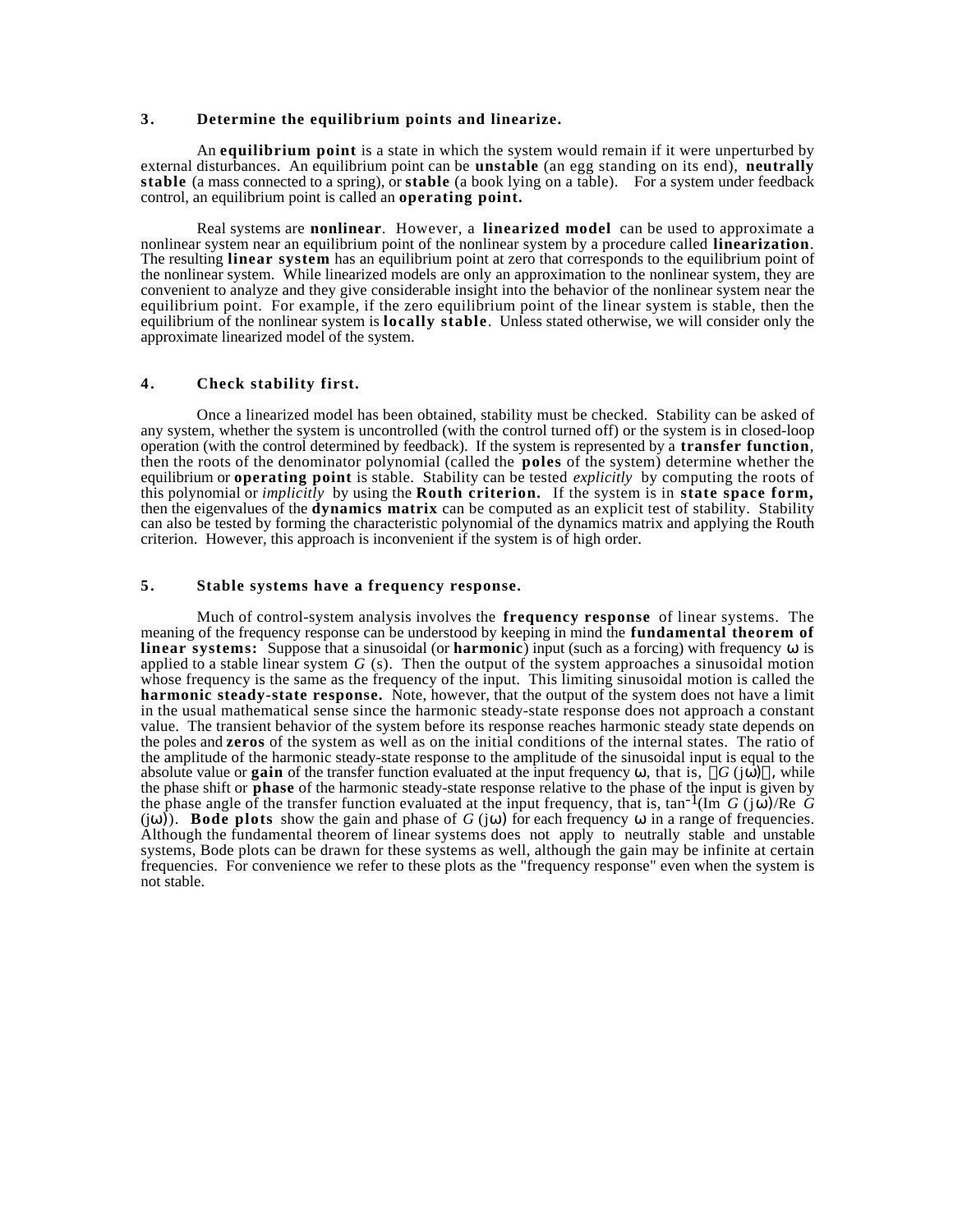# **6 . Remember the loop transfer function.**

Breaking the loop of a closed-loop system reveals the **loop transfer function**, which is the product of all of the transfer functions in the loop, including the plant, the sensor, the controller and the actuator. Always be aware of whether the loop transfer function of a closed-loop system is stable or not, and be sure to note whether the closed-loop system involves positive or negative feedback. The gain and phase of the loop transfer function at a given frequency are called the **loop gain** and **loop phase**, respectively, and these quantities are defined *whether or not the loop transfer function is stable*. Note that if the loop transfer function is stable then it does not necessarily follow that the corresponding closed-loop system is stable, and that if the loop transfer function is unstable then it does not necessarily follow that the corresponding closed-loop system is unstable. Stability of a closed-loop system can be tested *directly* by applying the Routh criterion to the closed-loop system or by computing the poles of the closed-loop transfer function. In the case of negative feedback, the closed-loop transfer function involves the **sensitivity function** which is *one over one plus the loop transfer function*.

While the characteristics of the loop transfer function (such as its frequency response and its poles and zeros) may be well understood, the closed-loop system is relatively complicated. Thus it is much more convenient to analyze stability *indirectly* in terms of the loop transfer function. The **Nyquist criterion** and **root locus procedure** allow you to do just that.

While it is intuitively clear from the form of the sensitivity function that the frequency response of the loop transfer function of a stable system must never be equal to -1 if the closed-loop system is to be stable, the **Nyquist criterion** shows precisely how the frequency response of the loop transfer function must avoid this value. Specifically, the Nyquist criterion says that the closed-loop system with negative feedback is stable if and only if the polar plot of the loop transfer function, with its argument following a contour that includes the imaginary axis, avoids poles of the loop transfer function on the imaginary axis, and encloses the right half plane, encircles the **critical point**  $-i+j0$  as many times counterclockwise as there are unstable (open right-half plane) poles in the loop transfer function, whether these unstable poles arise from the plant or from the controller. Note that the Nyquist plot can only encircle the critical point - 1+j0 if the loop gain is greater than unity in some frequency range. Thus stabilization imposes a minimal requirement on the loop gain in certain frequency ranges. This requirement thus imposes a constraint on the gain of the controller that depends upon the gain of the plant.

The **root locus procedure** shows the location of the closed-loop poles for each value of a *constant feedback gain*. The closed-loop poles are located near the poles of the loop transfer function for small values of the feedback gain, and, as the feedback gain goes to infinity, converge to the locations of the loop transfer function zeros and move toward infinity along asymptotes. Hence a **nonminimum phase system**, that is, a system with at least one zero in the open right half plane, can be destabilized by large constant feedback gains. Furthermore, it can be seen from the form of the asymptotes that a system that has **relative degree** (pole-zero excess) of at least three can also be destabilized by large constant feedback gains.

# **7 . After stability, performance is everything.**

Once stability is settled, **performance** is everything. In fact, for plants that are open-loop stable, performance is the *only* reason for using feedback control. Basic criteria for performance include the ability to track or reject signals such as steps, ramps, sinusoids, and noise (random signals). Good performance generally requires high loop gain which corresponds to small gain of the sensitivity function and thus tracking error reduction or disturbance attenuation. Unfortunately, **Bode's integral theorem** tells us that for any real control system the sensitivity function cannot have gain less than unity at all frequencies.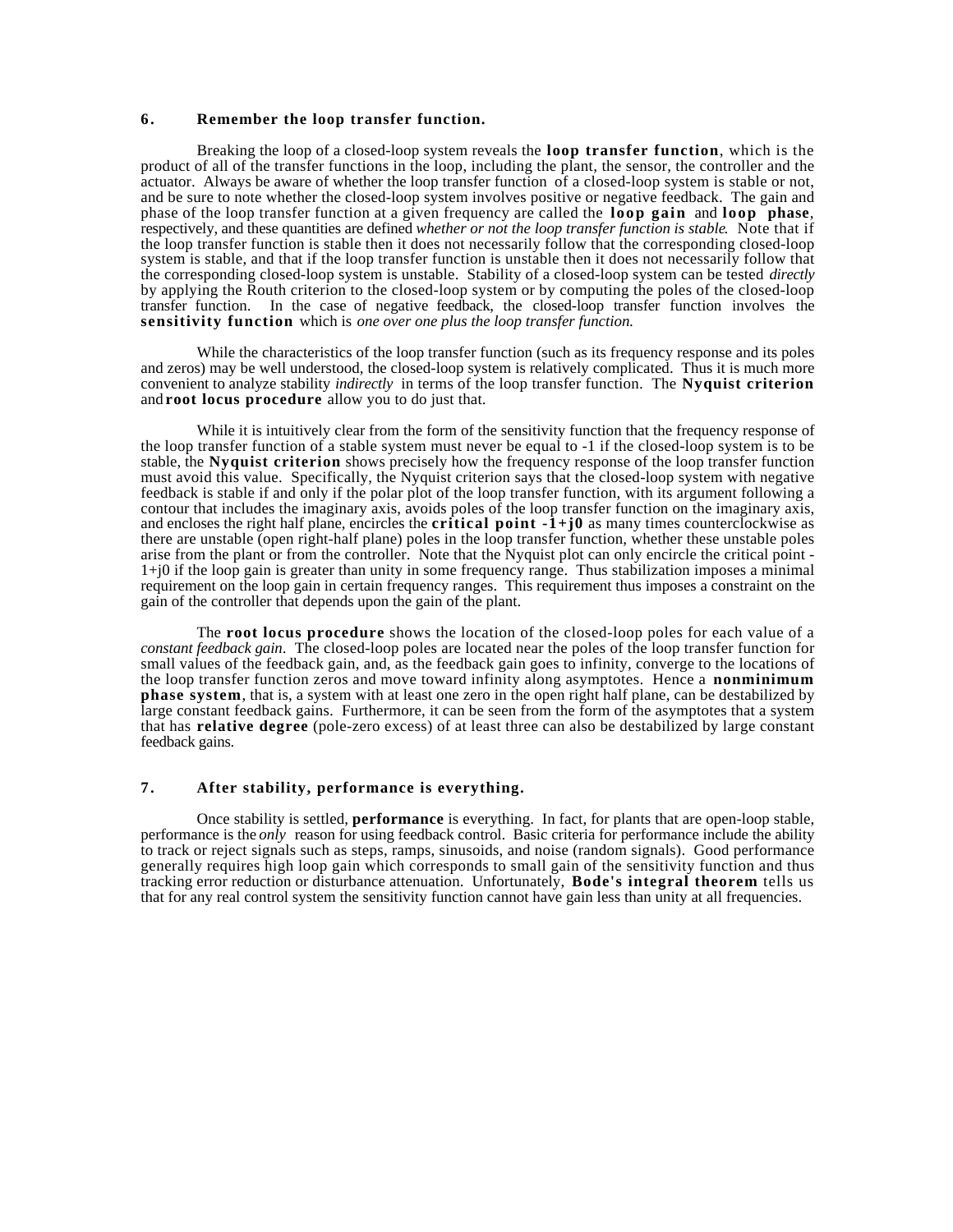### **8 . Perfect performance is asymptotically possible.**

In the extreme case, asymptotically perfect tracking or disturbance rejection can be obtained by means of infinite loop gain and thus zero sensitivity at the disturbance frequencies. This is the case when an **integral controller** is used to provide infinite gain at DC (zero frequency) and thus asymptotically track a step command or reject a step disturbance. The same idea can be used to asymptotically track or reject a sinusoidal signal by using infinite controller gain at the disturbance frequency (which we are assuming is known). Since the controller incorporates a model of the command or disturbance, its operation is a special case of the **internal model principle.** Don't forget that closed-loop stability must still be checked for this infinite-gain controller.

## **9 . Assure nominal stability.**

If the system is uncertain, as least assure nominal stability. Everything that has been said so far with regard to stability and performance is based upon the assumption that the linearized model of the plant is an accurate representation of the system near the equilibrium. While all real systems are nonlinear, it is convenient to view the linear approximation itself as possessing **modeling uncertainty**, so that the model we have been discussing is merely a **nominal model** of the plant. All of the stability tests, whether direct or indirect, can be applied to the nominal model to guarantee **nominal stability.**

## **10. What guarantees robust stability?**

**Robust stability** refers to stability for all linear models in the range of the modeling uncertainty. Robust stability can be guaranteed in principle by applying any stability test to all possible models of the uncertain system. Unfortunately, this is hard work. However, the Nyquist criterion can be used to determine robust stability with a **frequency domain uncertainty model**, which measures the level of modeling uncertainty at each frequency. In general, uncertainty tends to be greater at higher frequencies, and loop gain is generally known better than loop phase.

## **11. The Nyquist criterion can determine robust stability.**

The number of encirclements of the critical point  $-1+j0$  by the Nyquist plot of the loop transfer function is the crucial frequency domain test for nominal stability. Once the number of encirclements is correct for nominal stability, the distance from the Nyquist plot of the loop transfer function to the critical point -1+j0 determines robust stability in terms of a frequency domain uncertainty model. This distance is the reciprocal of the gain of the sensitivity. Thus, small sensitivity at a given frequency corresponds to large distance from the Nyquist plot of the loop transfer function to the critical point -1+j0 and hence robust stability at that frequency. The **gain margin** measures robust stability for frequencies at which the phase of the loop transfer function is 180 degrees, which quantifies robust stability for a *pure gain perturbation* of the loop transfer function, while the **phase margin** quantifies robust stability for frequencies at which the loop gain is unity (these are the **crossover frequencies**), which quantifies robust stability for a *pure phase perturbation* of the loop transfer function. The Nyquist criterion and the root locus procedure can both be used to determine gain and phase margins. Note that a closed-loop system with nonminimum phase loop transfer function has limited gain margin (this was seen from the root locus procedure), while a closed-loop system with loop gain greater than unity at some frequency has limited phase margin (this follows from the Nyquist criterion and Lesson 15 below). Never forget that the distance from the Nyquist plot to the critical point -1+j0 is irrelevant if the number of encirclements is wrong, that is, if nominal stability does not hold. That is why indiscriminate use of large controller gains is not a viable control strategy.

## **12. Always conserve phase.**

With the critical point sitting at  $-1+j0$ , the Nyquist criterion shows that any closed-loop system is never more than 180 degrees from instability at every crossover frequency. And 180 degrees is not a whole lot, especially at high frequencies where the plant is more difficult to accurately model and identify and thus the loop phase is more likely to be uncertain. Every degree of loop phase at crossover frequencies is precious and must be maintained by careful engineering. This issue especially arises in **digital control** where analog-to-digital (sampling) and digital-to-analog (zero-order-hold) devices can cause phase lag.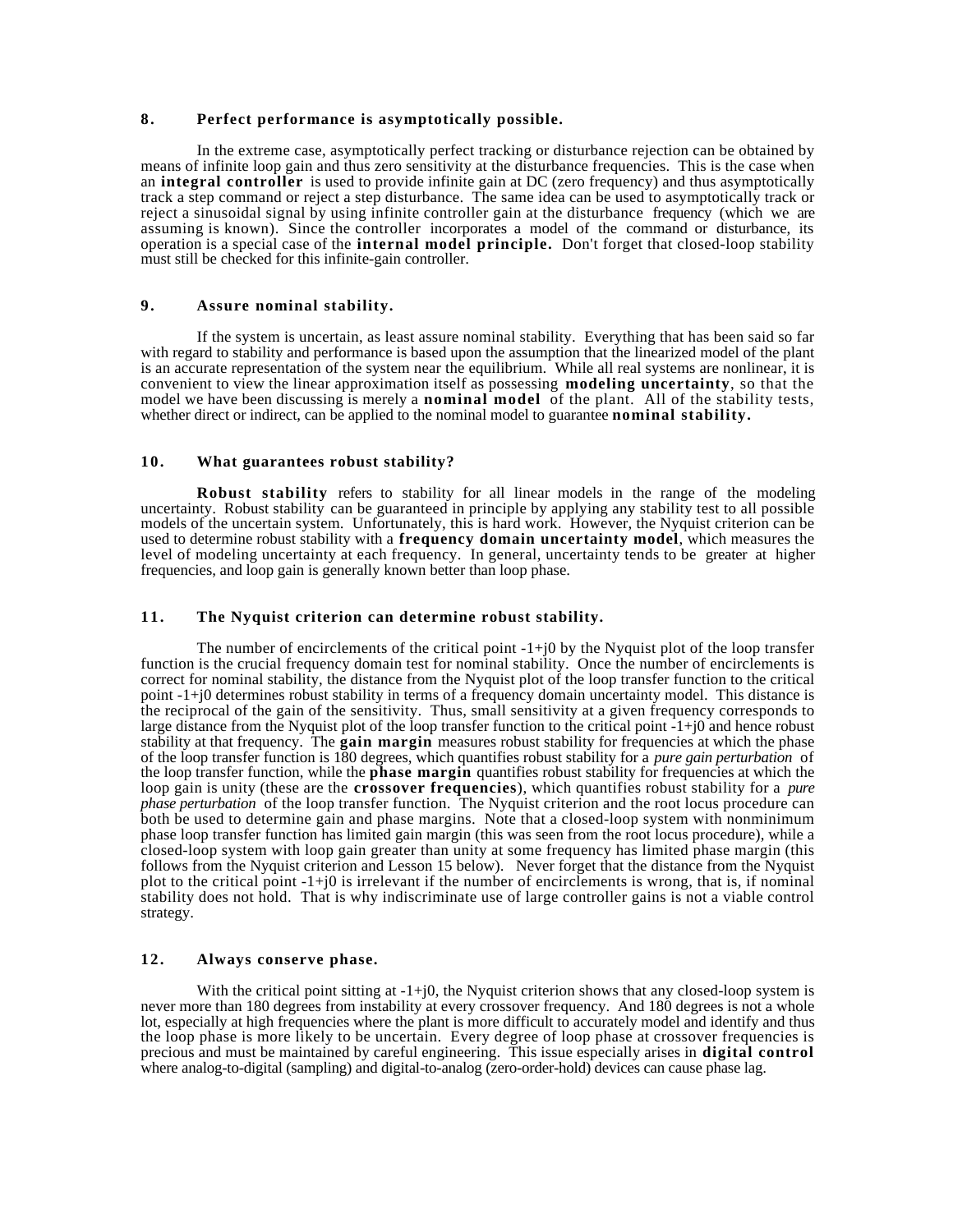#### **13. Beware of lightly damped poles.**

Don't forget that every lightly damped pair of complex conjugate poles in the plant (or controller) entails high loop gain near the **resonance frequency** as well as a whopping 180 degrees of phase shift over a small frequency band. A **notch** in the controller can reduce the loop gain at the resonance frequency to help avoid an inadvertent change in the number of Nyquist encirclements due to modeling uncertainty. However, this technique will only work if you actually know the frequency of the resonance. Note that a notch in the controller entails some performance loss in the frequency band of the notch. An **antinotch** can be used to increase the loop gain and thus improve performance in a frequency band where the plant is well known.

#### **14. High controller gain has lots of benefits.**

If the controller gain is high and the plant gain is not too small, then the loop gain will be high, which implies small sensitivity and thus good tracking or good disturbance rejection. Also, assuming that nominal stability holds, high loop gain means large distance from the Nyquist plot of the loop transfer function to the critical point -1+j0 and thus some measure of robust stability. Thus it would seem that high gain gives both good performance *and* robust stability. However, there are (at least) three hidden catches to having the best of both worlds, namely, rolloff, saturation, and noise.

#### **15. Practice safe rolloff.**

Don't forget (and we can't stress this enough) that high loop gain is useless if the number of Nyquist encirclements is wrong for nominal stability. Thus, as already noted, indiscriminate use of high controller gain is not recommended. If nominal stability *does* hold, then there is still the problem of **rolloff**, since the gain of a real system, and thus the loop gain, *always goes to zero asymptotically at high frequency*. As the loop gain drops below unity at the crossover frequency, gain and phase margins must be maintained to provide adequate distance from the critical point -1+j0 in order to assure robust stability against modeling uncertainty. In general, as the frequency increases you will have to roll off the loop gain more quickly than the plant uncertainty grows. Also remember that achieving good rolloff isn't as easy as adding poles to the controller to roll off the loop gain since, as the loop gain rolls off, the loop phase **lags** (that is, the loop phase decreases) with 90 degrees of lag incurred at high frequency for each pole. Hence good rolloff requires that the loop gain decrease adequately *without* accumulating excessive loop-phase lag. Another Bode integral theorem shows that most of the loop-phase lag is due to the rolloff rate at the crossover frequency with steeper rolloff causing greater phase lag. **Lead-lag compensators** are useful for **shaping** the loop gain and loop phase to achieve high gain and safe rolloff.

#### **16. Saturation can rob you.**

As if that's not all the trouble high loop gain can get you into, high loop gain is useless if the actuators cannot deliver the specified control signal. If the controller asks for 4 Newtons and the actuator can deliver only 2 Newtons, then you have a serious problem. You can think of the Nyquist plot as being "squashed down" due to this **saturation** effect. Margins will be reduced, and, even worse, the Nyquist encirclement count can change and the closed-loop system will be unstable. It is extremely important to remember that the inability of the actuators to deliver the specified control signal is not just the fault of the controller gain being too high, but rather is also due to both the size of the plant gain *and the amplitude of the disturbance signal.* If the disturbance signal has large amplitude, then the actuator may saturate and you will have no choice but to reduce the gain of the controller and thus sacrifice some of the performance you want (and which was the reason for using feedback control in the first place!). Therefore, saturation can rob you of both stability and performance. Although we discussed saturation in terms of linear stability analysis, saturation is actually a special kind of nonlinearity.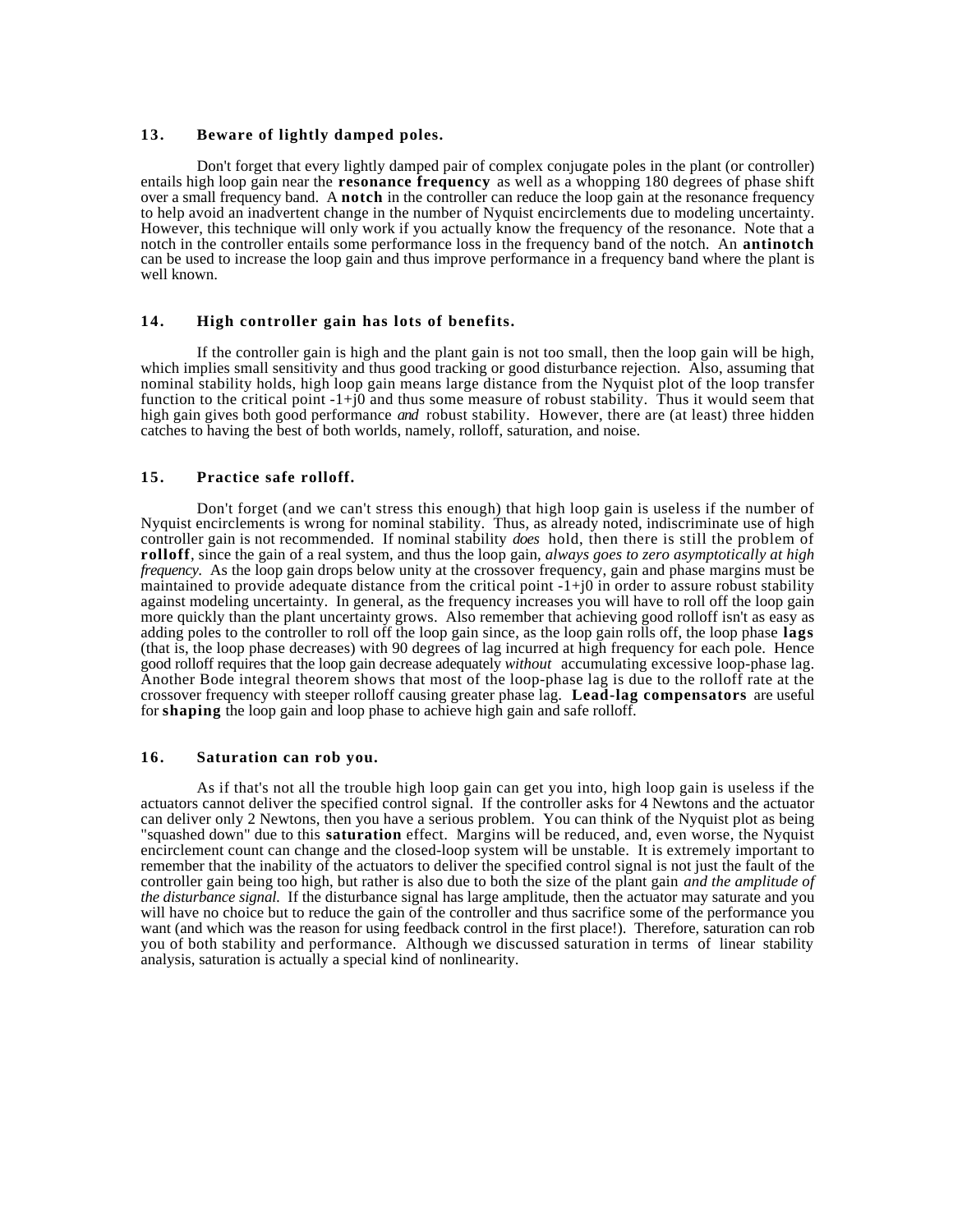## **17. High gain amplifies noise.**

If your high gain controller survives the rolloff dragon and the saturation beast, it may yet succumb to the noise monster. While an integrator ("1/s") tends to smooth and attenuate noise, a differentiator ("s") tends to amplify noise. Every pole in a transfer function is "like" an integrator, while every zero is "like" a differentiator. As the plant gain rolls off, you may wish to include zeros in your controller in order to increase the loop gain for better performance while adding phase lead to the loop transfer function in order to increase your phase margin for robust stability. Zeros will do both of these things quite nicely for you. However, the resulting high controller gain will now amplify noise in the measurements and this amplification may outweigh the performance and stability benefits of the high loop gain and loop-phase lead. This amplification of noise was to be expected since the zeros, after all, act like differentiators.

## **18. Time delays can be deadly.**

A **time delay** can be deadly--think of the Trojan horse or the AIDS virus. A time delay in the feedback loop corresponds to a transfer function that has unit magnitude at all frequencies as well as phase lag that increases linearly with frequency. This phase lag will warp the Nyquist plot, especially at high frequencies. Thus, if a closed-loop system has an unmodeled time delay in the loop, then the number of Nyquist encirclements by the loop transfer function of the actual system may be different from what you expect, and the closed-loop system may be unstable. If you know about the delay in advance, then you may be able to counteract the effect of the delay through careful loop-shaping design. However, although you can (at least in theory) design stabilizing controllers in the presence of even large time delays, the closedloop performance will most likely be poor. Imagine trying to make decisions using old information.

## **19. "Respect the unstable."**

As Gunter Stein discussed in his classic 1989 Bode lecture (watch the video!), controlling *unstable* systems can be a dangerous undertaking. Real unstable plants (except for rigid body motion) are always nonlinear, and the ability to stabilize them requires a minimal amount of actuator bandwidth and stroke. A disturbance may perturb the state of a nonlinear system outside of its **domain of attraction** so that the actuators are unable to move the state back to the equilibrium and thus recover from the disturbance. In addition, actuator failure can lead to disaster and thus cannot be tolerated.

## **20. Multi-loop control is nontrivial.**

Multi-loop control is much more challenging than single-loop control.Everything that has been said so far applies to **single-loop** control. Multiple control loops are needed whenever a plant has multiple sensors or actuators. In this case the interaction of every feedback loop with every other feedback loop must be accounted for. While many single-loop concepts hold in principle in the multi-loop case, the technicalities are much more involved. The performance benefits of multi-loop control, however, are often far more than one would expect from a collection of single-loop controllers.

#### **21. Nonlinearities are always present.**

Almost everything that has been said so far applies to linearized plant models. Real systems, however, have all kinds of *nonlinearities*: deadband, backlash, Coulomb friction, hysteresis, quantization, saturation, kinematic nonlinearities, and many others. Thus a controller designed for a linear plant model to satisfy performance specifications may perform poorly when applied to the actual plant! The tradeoff here is between mathematical tractability of the linearized model and greater validity of a nonlinear model.

## **22. People's lives may be at stake.**

Control-system engineers must account for all of these issues in designing and analyzing control systems that work. They must also specify, design, analyze, build, program, test, and maintain the electromechanical hardware, processors, and software needed to implement control systems. Real control systems must be extremely reliable, especially if people's lives depend on them. These are challenging and rewarding engineering tasks that will keep lots of control-system engineers busy for a long time to come.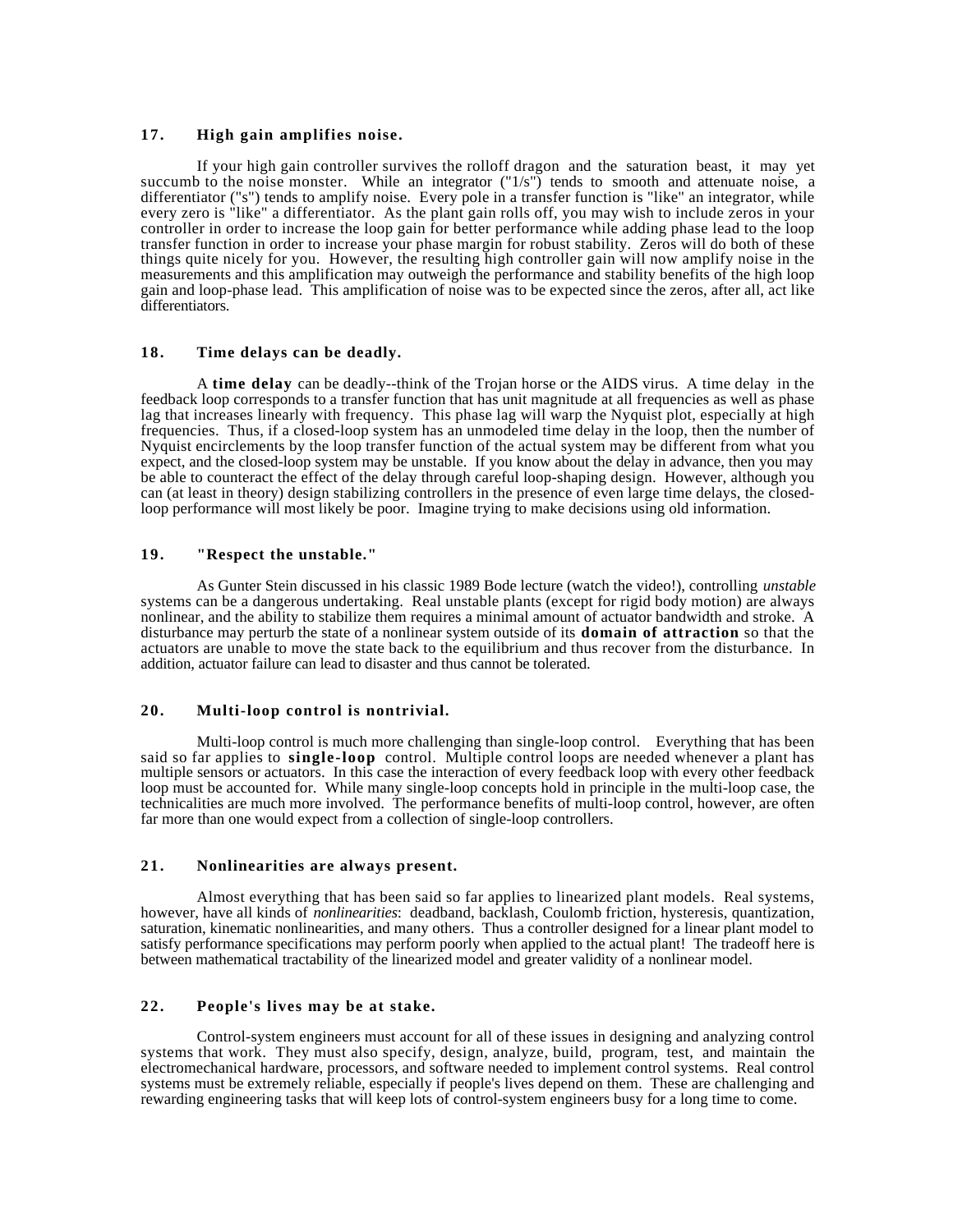#### **What's next?**

Now that you have completed the basic course in *classical control*, you are ready to enter the wonderland of **modern control.** The linear control you have learned, which has been limited to singleinput, single-output systems, can now be expanded to multiple-input, multiple-output plants. **Multivariable control** is often studied with state space (differential equation) models and transfer function matrices. State space models provide the means for designing control systems that are optimal with respect to certain design criteria. **Optimal control** encompasses LQG and H control theory where explicit formulas are used to synthesize multivariable feedback controllers. **Robust control** seeks controllers that provide robust stability and performance for uncertain plants. The computer controllers that provide robust stability and performance for uncertain plants. implementation of these controllers is the subject of **digital control.** While the jump from singlevariable control to optimal multivariable control is a major and important step, **nonlinear control** takes nonlinearities into account and shows how to design nonlinear controllers to obtain improvements over linear control. The next, and most exciting, leap is into the subject of **adaptive control**, where controllers learn and adapt in response to changes in the plant and disturbances.

With amazing advances in sensing, actuation, and processing as well as a better understanding of learning and adaptation (for example, using neural computers), automatic control will become *the* technology of the next millennium. You are definitely in the right place at the right time!

## **Bibliography**

You can read about the fascinating history of automatic control in

- O. Mayr, *The Origins of Feedback Control*, MIT Press, Cambridge, 1970.
- S. Bennett, *A History of Control Engineering 1800-1930*, Peter Peregrinus Ltd., London, 1979.
- S. Bennett, *A History of Control Engineering 1930-1955*, Peter Peregrinus Ltd., London, 1993.

To get a glimpse of the future and what hath Watt wrought, see the exciting book

K. Kelly, *Out of Control*, Addison-Wesley, Reading, 1994.

#### **Acknowledgments**

I would like to thank an anonymous reviewer and Steve Yurkovich for numerous helpful suggestions. I especially thank all of my students, graduate and undergraduate, who surely taught me far more than I taught them. This guide is their legacy.